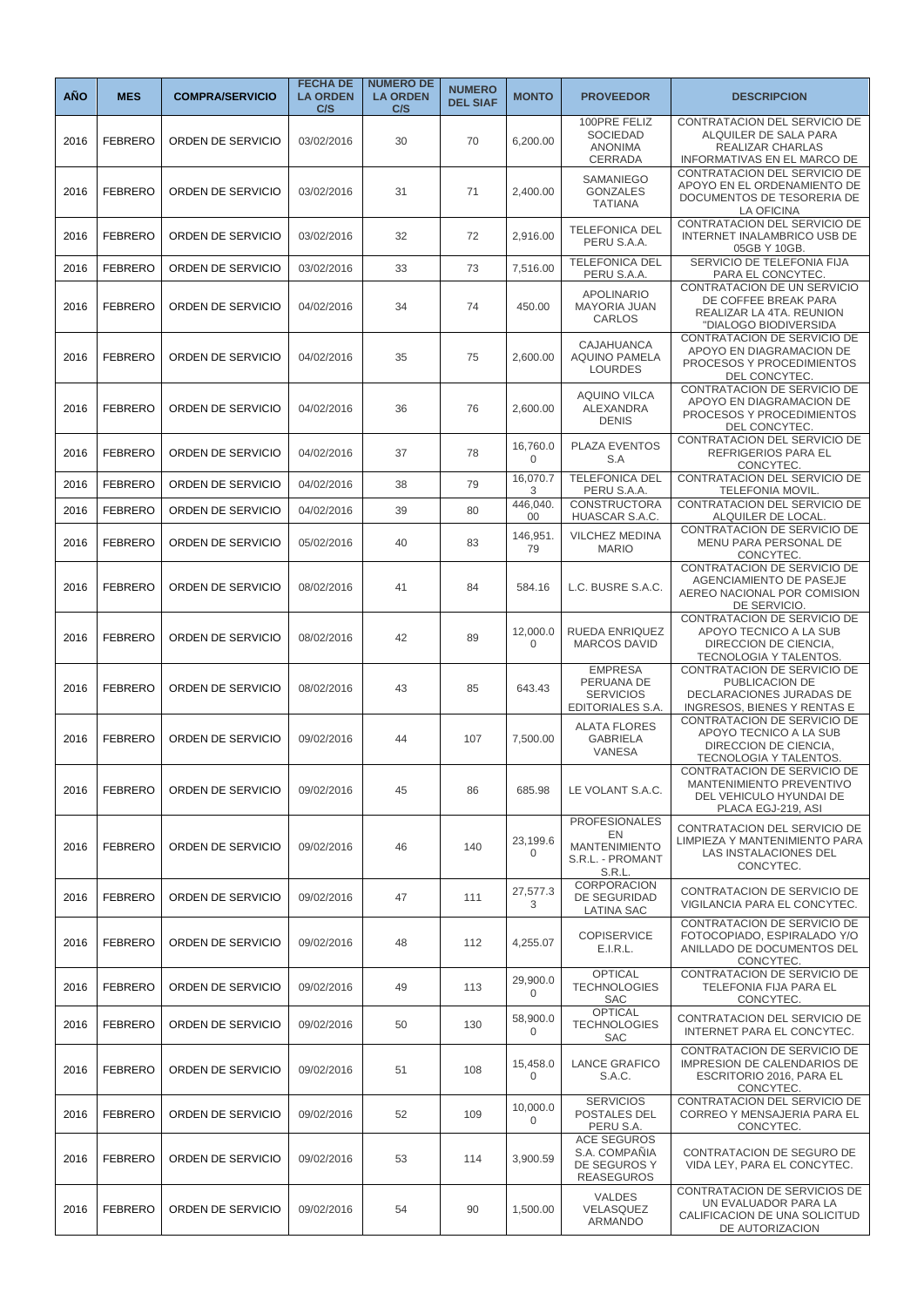| 2016 | <b>FEBRERO</b> | ORDEN DE SERVICIO | 09/02/2016 | 55 | 91  | 1,500.00 | <b>ZEBALLOS</b><br><b>PATRON</b><br><b>HORACIO</b>                       | CONTRATACION DE SERVICIOS DE<br>UN EVALUADOR PARA LA<br>CALIFICACION DE UNA SOLICITUD<br>DE AUTORIZACION        |
|------|----------------|-------------------|------------|----|-----|----------|--------------------------------------------------------------------------|-----------------------------------------------------------------------------------------------------------------|
| 2016 | <b>FEBRERO</b> | ORDEN DE SERVICIO | 09/02/2016 | 56 | 92  | 1,500.00 | <b>GARCIA DAVILA</b><br><b>CARMEN ROSA</b>                               | CONTRATACION DE SERVICIOS DE<br>UN EVALUADOR PARA LA<br>CALIFICACION DE UNA SOLICITUD<br>DE AUTORIZACION        |
| 2016 | <b>FEBRERO</b> | ORDEN DE SERVICIO | 10/02/2016 | 57 | 110 | 4,480.00 | <b>HOTELES</b><br><b>ESTELAR DEL</b><br>PERU S.A.C.                      | CONTRATACION DEL SERVICIO DE<br>ALQUILER DE LOCAL, SERVICIO DE<br>COFFEE BREAK Y ALMUERZOS<br>PARA TALLE        |
| 2016 | <b>FEBRERO</b> | ORDEN DE SERVICIO | 10/02/2016 | 58 | 144 | 2,198.00 | LE SHENG<br><b>INVERSIONES</b><br>S.A.C.                                 | CONTRATACION DEL SERVICIO DE<br>ALOJAMIENTO Y ALIMENTACION<br>PARA LOS GANADORES DE<br>EUREKA 2015 PARA         |
| 2016 | <b>FEBRERO</b> | ORDEN DE SERVICIO | 11/02/2016 | 59 | 102 | 1,500.00 | CARVAJAL<br><b>CARRANZA GUY</b><br><b>HENRI</b>                          | CONTRATACION DE SERVICIOS DE<br>UN EVALUADOR PARA LA<br>CALIFICACION DE UNA SOLICITUD<br>DE AUTORIZACION        |
| 2016 | <b>FEBRERO</b> | ORDEN DE SERVICIO | 11/02/2016 | 60 | 103 | 1,500.00 | <b>CAMPOS</b><br><b>GUTIERREZ</b><br><b>DAVID CARLOS</b>                 | CONTRATACION DE SERVICIOS DE<br>UN EVALUADOR PARA LA<br>CALIFICACION DE UNA SOLICITUD<br>DE AUTORIZACION        |
| 2016 | <b>FEBRERO</b> | ORDEN DE SERVICIO | 11/02/2016 | 61 | 104 | 1,500.00 | <b>CHIRINOS</b><br><b>GALLARDO</b><br>ROSANA SONIA                       | CONTRATACION DE SERVICIOS DE<br>UN EVALUADOR PARA LA<br>CALIFICACION DE UNA SOLICITUD<br>DE AUTORIZACION        |
| 2016 | <b>FEBRERO</b> | ORDEN DE SERVICIO | 11/02/2016 | 62 | 115 | 1.500.00 | <b>CAMPOS</b><br><b>GUTIERREZ</b><br><b>DAVID CARLOS</b>                 | CONTRATACION DE SERVICIOS DE<br>UN EVALUADOR PARA LA<br><b>AUTORIZACION DE UN CENTRO DE</b><br>I+D+i (MARCO LEY |
| 2016 | <b>FEBRERO</b> | ORDEN DE SERVICIO | 11/02/2016 | 63 | 116 | 1,500.00 | LOAYZA MURO<br>RAUL AUGUSTO                                              | CONTRATACION DE SERVICIOS DE<br>UN EVALUADOR PARA LA<br>AUTORIZACION DE UN CENTRO DE<br>I+D+i (MARCO LEY        |
| 2016 | <b>FEBRERO</b> | ORDEN DE SERVICIO | 11/02/2016 | 64 | 117 | 1,500.00 | <b>ARIAS</b><br><b>SCHREIBER</b><br><b>BARBA MILENA</b><br><b>ESTHER</b> | CONTRATACION DE SERVICIOS DE<br>UN EVALUADOR PARA LA<br>AUTORIZACION DE UN CENTRO DE<br>I+D+i (MARCO LEY        |
| 2016 | <b>FEBRERO</b> | ORDEN DE SERVICIO | 11/02/2016 | 65 | 118 | 1,500.00 | <b>MILLA BRAVO</b><br><b>MARCO ANTONIO</b>                               | CONTRATACION DE SERVICIOS DE<br>UN EVALUADOR PARA LA<br>AUTORIZACION DE UN CENTRO DE<br>I+D+i (MARCO LEY        |
| 2016 | <b>FEBRERO</b> | ORDEN DE SERVICIO | 11/02/2016 | 66 | 119 | 1,500.00 | <b>CONDORI</b><br><b>BUSTAMANTE</b><br><b>MARITZA</b><br>CATALINA        | CONTRATACION DE SERVICIOS DE<br>UN EVALUADOR PARA LA<br>AUTORIZACION DE UN CENTRO DE<br>I+D+i (MARCO LEY        |
| 2016 | <b>FEBRERO</b> | ORDEN DE SERVICIO | 11/02/2016 | 67 | 120 | 1.500.00 | PERALES PEREZ<br>OSCAR JUAN                                              | CONTRATACION DE SERVICIOS DE<br>UN EVALUADOR PARA LA<br>AUTORIZACION DE UN CENTRO DE<br>I+D+i (MARCO LEY        |
| 2016 | <b>FEBRERO</b> | ORDEN DE SERVICIO | 11/02/2016 | 68 | 121 | 1,500.00 | <b>TAVARA</b><br><b>MENDOZA LUIS</b><br><b>ARISTIDES</b>                 | CONTRATACION DE SERVICIO<br>PROFESIONAL DE UN EVALUADOR<br>PARA LA CALIFICACION DE UN<br>PROYECTO DE I+         |
| 2016 | <b>FEBRERO</b> | ORDEN DE SERVICIO | 11/02/2016 | 69 | 122 | 1.500.00 | <b>MAYTA</b><br>MALPARTIDA<br><b>HOLGER</b>                              | <b>CONTRATACION DE SERVICIO</b><br>PROFESIONAL DE UN EVALUADOR<br>PARA LA CALIFICACION DE UN<br>PROYECTO DE I+  |
| 2016 | <b>FEBRERO</b> | ORDEN DE SERVICIO | 11/02/2016 | 70 | 123 | 1,500.00 | <b>HARDMEIER</b><br><b>ESPINOZA</b><br><b>ROSMARIE</b>                   | CONTRATACION DE SERVICIO<br>PROFESIONAL DE UN EVALUADOR<br>PARA LA CALIFICACION DE UN<br>PROYECTO DE I+         |
| 2016 | <b>FEBRERO</b> | ORDEN DE SERVICIO | 11/02/2016 | 71 | 124 | 1,500.00 | <b>SANTIAGO</b><br><b>CONTRERAS</b><br><b>JULIO CESAR</b>                | CONTRATACION DE SERVICIO<br>PROFESIONAL DE UN EVALUADOR<br>PARA LA CALIFICACION DE UN<br>PROYECTO DE I+         |
| 2016 | <b>FEBRERO</b> | ORDEN DE SERVICIO | 11/02/2016 | 72 | 125 | 1,500.00 | <b>BENDEZU EGUIS</b><br><b>JORGE EDUARDO</b>                             | CONTRATACION DE SERVICIO<br>PROFESIONAL DE UN EVALUADOR<br>PARA LA CALIFICACION DE UN<br>PROYECTO DE I+         |
| 2016 | <b>FEBRERO</b> | ORDEN DE SERVICIO | 11/02/2016 | 73 | 152 | 680.00   | YAKU TRAVEL<br>S.A.C.                                                    | CONTRATACION DE SERVICIO DE<br><b>TRANSPORTE TERRESTRE PARA</b><br>GANADORES DE EUREKA 2015,<br>PARA PARTICIPAC |
| 2016 | <b>FEBRERO</b> | ORDEN DE SERVICIO | 12/02/2016 | 74 | 134 | 4,800.00 | NOA HUAMANI<br>ANGEL DE JESUS                                            | CONTRATACION DE SERVICIO<br>PARA REALIZAR ACTIVIDADES DE<br>MESA DE AYUDA A USUARIOS<br><b>INTERNOS Y EXTER</b> |
| 2016 | <b>FEBRERO</b> | ORDEN DE SERVICIO | 12/02/2016 | 75 | 135 | 1,500.00 | <b>FERNANDEZ</b><br>AMADO JUDITH<br><b>ASUNCION</b>                      | CONTRATACION DE SERVICIO DE<br>TERCERO PARA REGISTRO,<br>FOTOCOPIADO, ARMADO DE<br><b>EXPEDIENTES Y ARCHIVO</b> |
| 2016 | <b>FEBRERO</b> | ORDEN DE SERVICIO | 12/02/2016 | 76 | 127 | 1,550.00 | LEDGARD<br>AREVALO JIMENA                                                | CONTRATACION DE SERVICIO DE<br>CORRECCION DE ESTILO DE LA<br>PUBLICACION DEL DOCUMENTO<br>DEL PROGRAMA N        |
| 2016 | <b>FEBRERO</b> | ORDEN DE SERVICIO | 12/02/2016 | 77 | 141 | 2,890.00 | <b>HOTELES</b><br><b>ESTELAR DEL</b><br>PERU S.A.C.                      | CONTRATACION DEL SERVICIO DE<br>ALQUILER DE LOCAL, SERVICIO DE<br>COFFEE BREAK Y ALMUERZOS<br>PARA TALLE        |